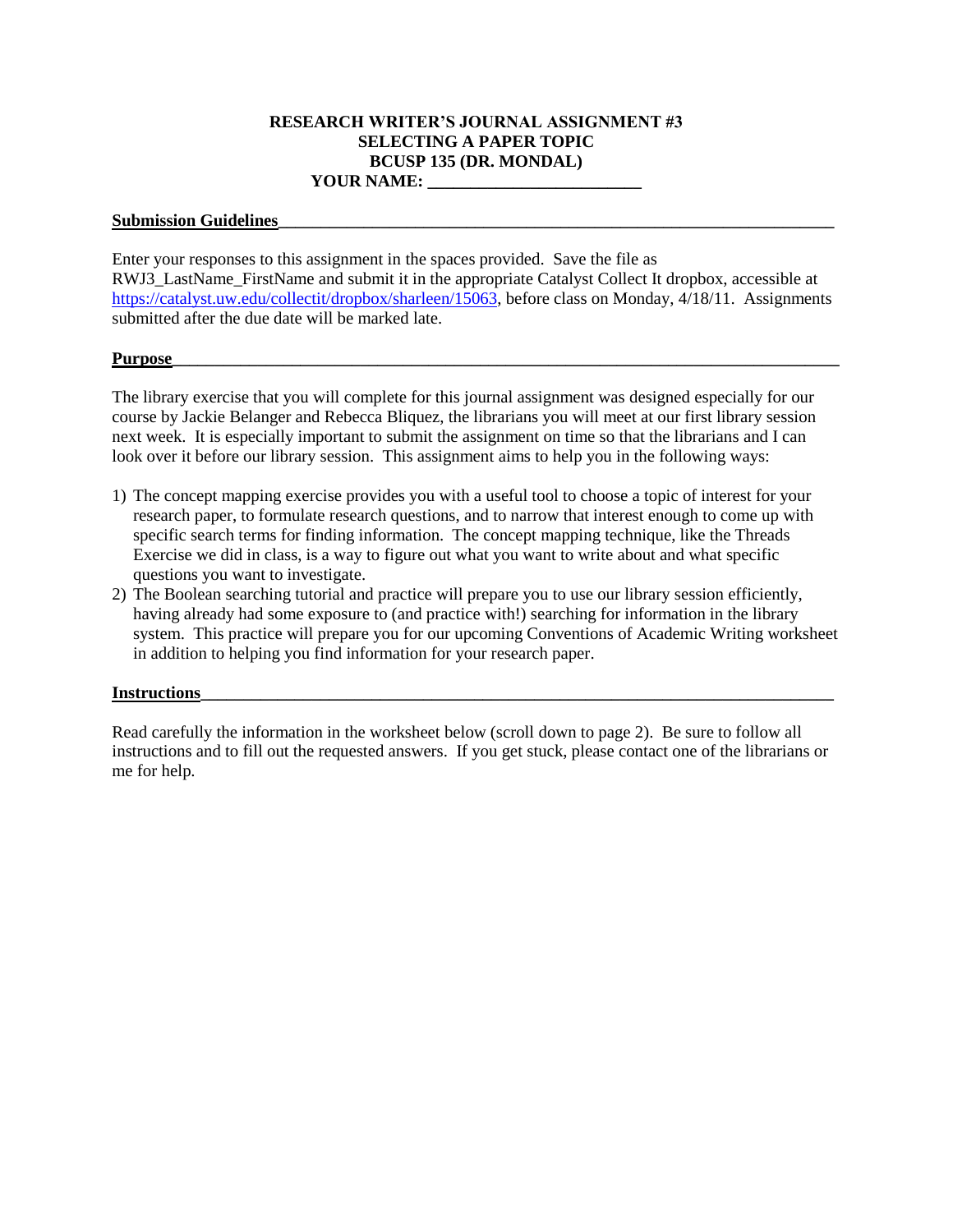## **Library worksheet 2: selecting & narrowing your research topic/Boolean searching**

**If you have any questions, please feel free to contact your librarians:**

**Jackie Belanger:** [jbelanger@uwb.edu](mailto:jbelanger@uwb.edu) Tel: 425-352-3467 **Rebecca Bliquez:** [rbliquez@uwb.edu](mailto:rbliquez@uwb.edu) Tel: 425-352-5346

**Getting help: 24/7 chat reference service - <http://library.uwb.edu/askus.html>**

### **SECTION 1: Concept Mapping**

Concept mapping is a way to organize and represent knowledge visually. It can help you brainstorm ideas for your writing, summarize and organize what you already know about a topic, and examine relationships between ideas. A concept map allows you to understand complex information or ideas "at a glance", and is a useful tool to help you find an interesting topic for your paper.

\_\_\_\_\_\_\_\_\_\_\_\_\_\_\_\_\_\_\_\_\_\_\_\_\_\_\_\_\_\_\_\_\_\_\_\_\_\_\_\_\_\_\_\_\_\_\_\_\_\_\_\_\_\_\_\_\_\_\_\_\_\_\_\_\_\_\_\_\_\_\_\_\_\_\_\_\_\_\_\_\_\_\_\_\_

Concept maps can help writers narrow their topic from something broad like "obesity" to a more specific research question(s) such as "What are the societal influences that lead to obesity in American children, and what steps should we take toward prevention?" Here's an example of a concept map on the broad topic of 'vegetarianism':



Jim Kinnie, University of Rhode Island [http://www.uri.edu/library/staff\\_pages/kinnie/lib120/vegmap.gif](http://www.uri.edu/library/staff_pages/kinnie/lib120/vegmap.gif)

# **a. Your Concept Map**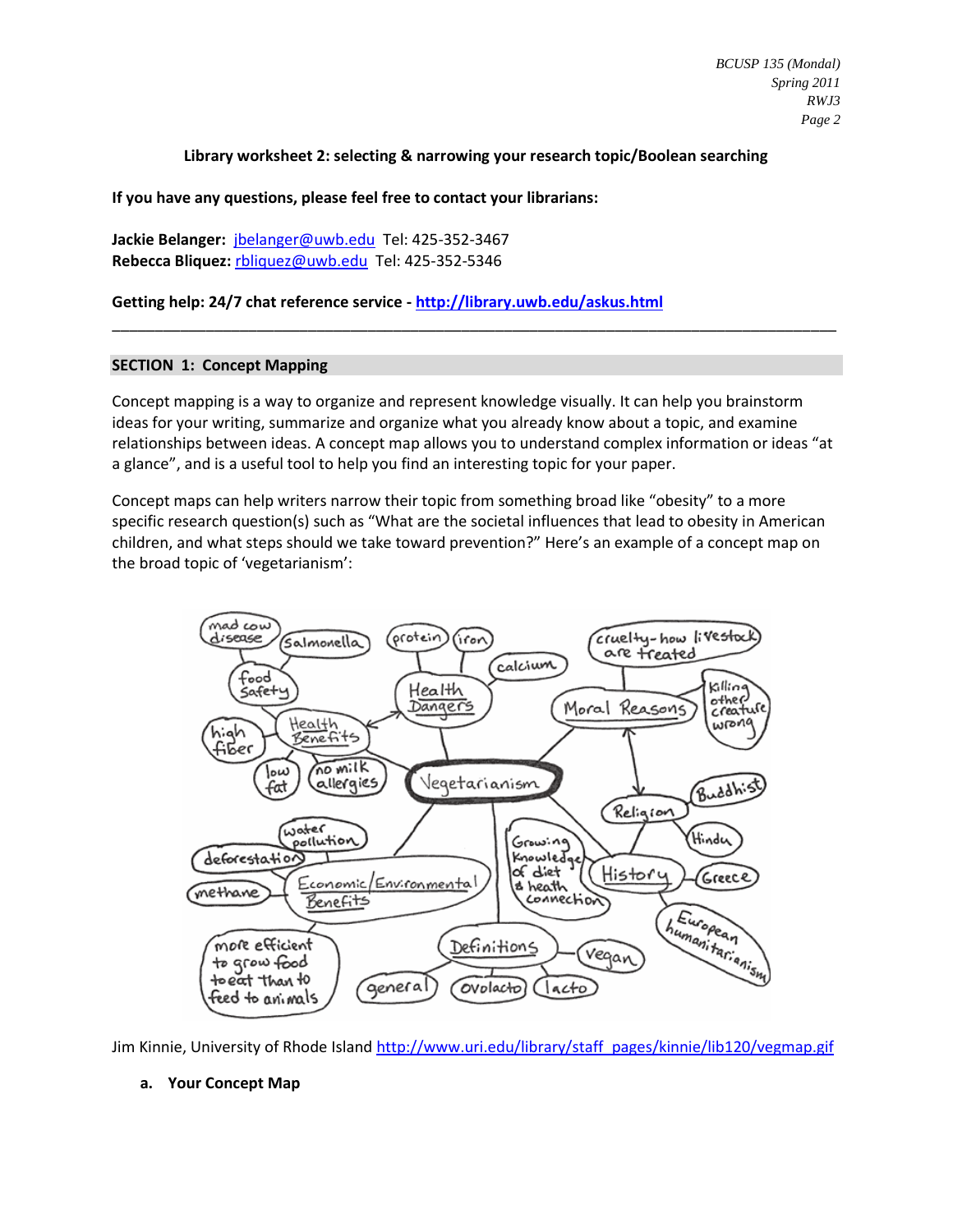## **Get started by watching this YouTube video on concept mapping:**

<http://www.youtube.com/watch?v=KhgxuNvbNrA>

Now you'll create a concept map as a way to organize the thinking you've done so far, and to brainstorm ideas about your topic. **Using the space below, start by placing your initial topic in the center** – this is the "you are here" that represents the beginning of your research.

**1.** Near this central topic write **subquestions and subtopics**. Around your central topic, write **important concepts, questions, issues, people, and events**. Draw lines or branches between related keywords/phrases and your topic, showing the relationship between items.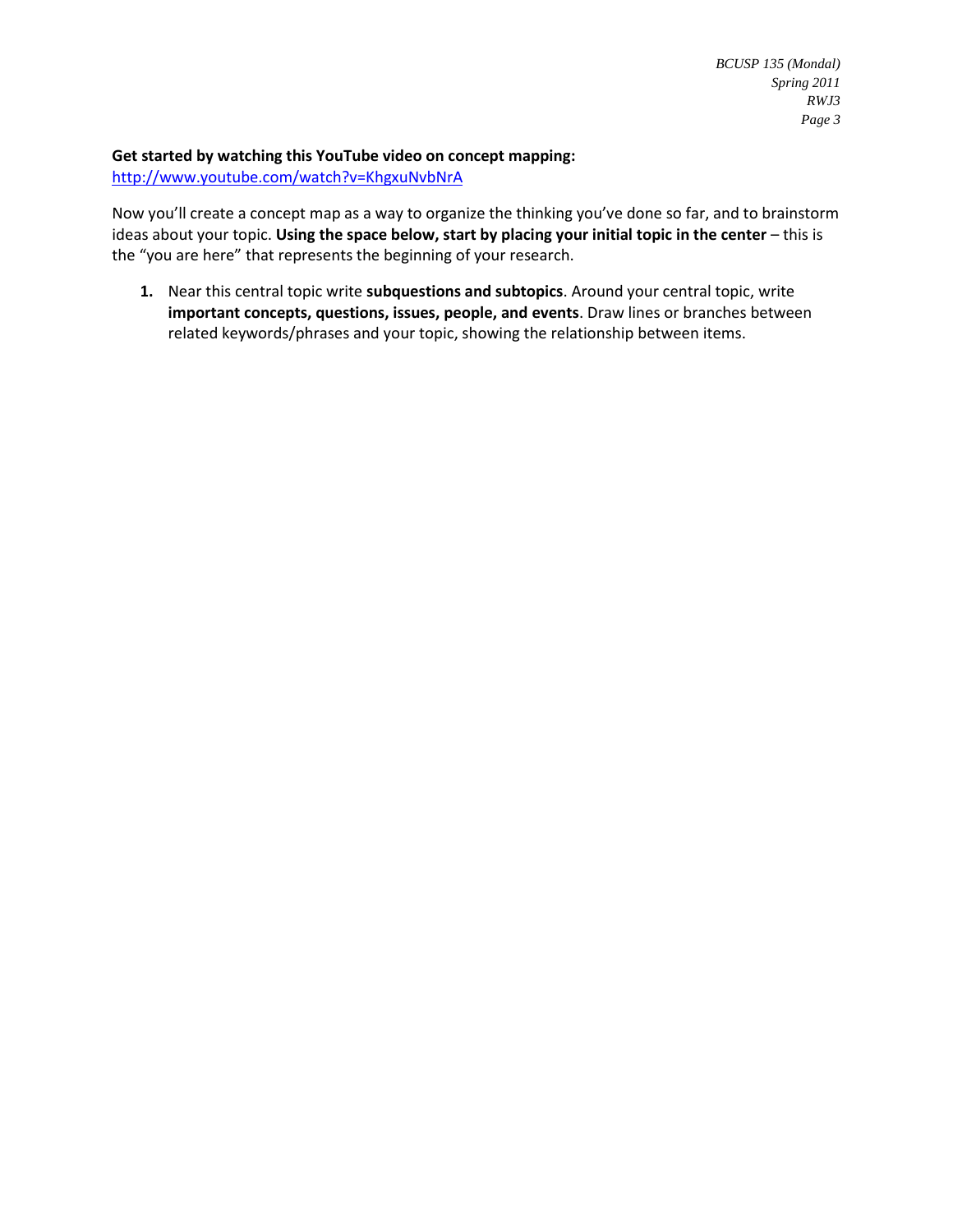# **2. Next Steps – From Concept Map to Focusing your Topic:**

a) Is there one part of the concept map that interests you in particular? What about this interests you?

b) Your concept map relied on what you already know and think about your topic. Now think about what you do not know and what you would like to know about your topic. Write down some of those ideas and questions to follow up on here.

c) Which specific elements seem of interest to you at this point? Please make some notes to yourself as to why these interest you.

d) What kinds of resources do you think you might want to use for your research? Do you want to find current articles from popular magazines, interviews, historical information, scholarly books and journal articles, government reports, websites (what kinds?), art works, organizations, and/or other types of information?

Once you've made a list of different types of sources, say a little bit about why you think these individual sources may be useful for your research.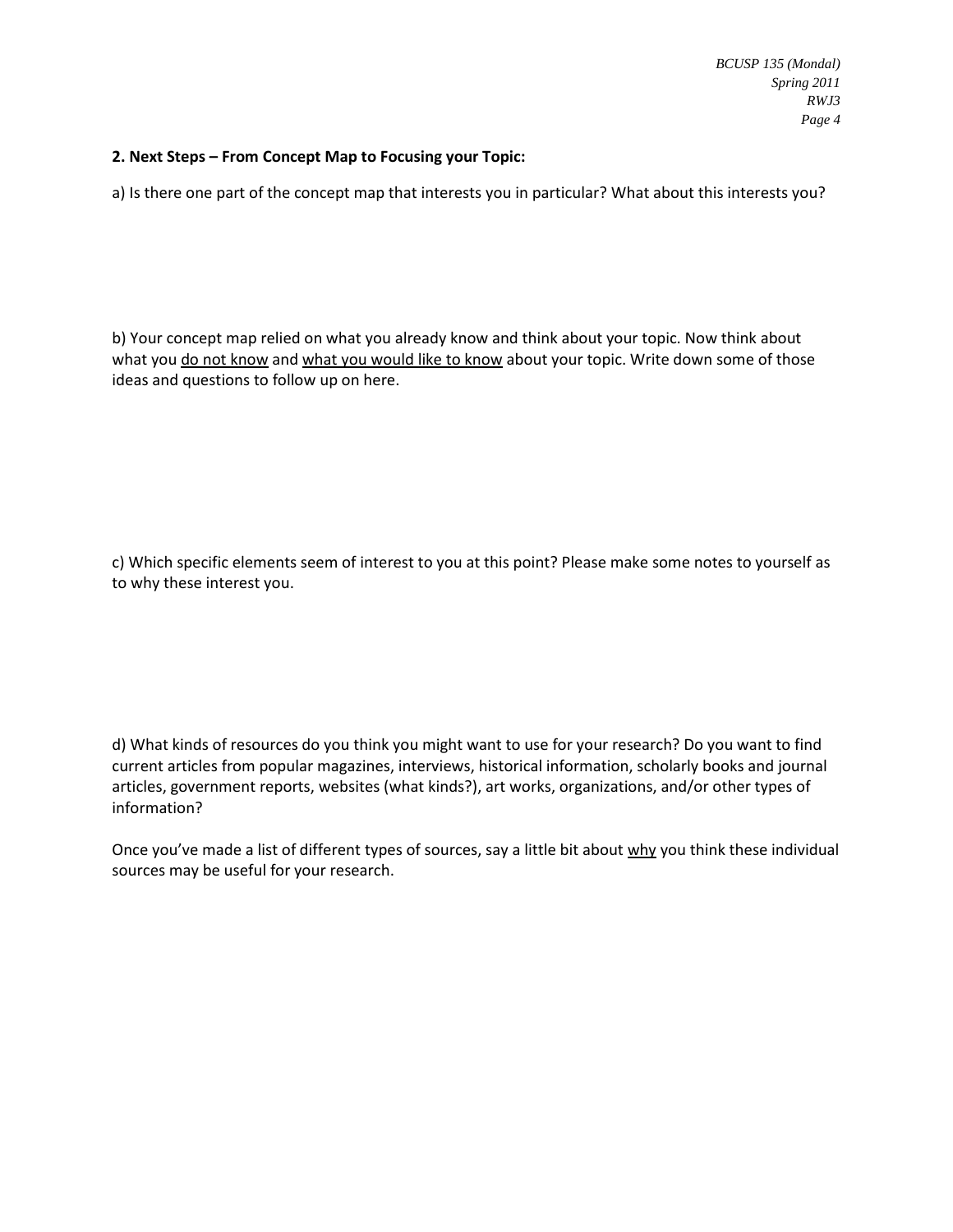## **SECTION 2: Boolean Searching Tutorial**

Once you have a better idea about your topic, you'll need to start thinking about the best ways to search for information. Learning some techniques for effective searching will save you time when you're researching your assignment. We'll build on this work for the first library session, so make sure to bring a copy of this worksheet with you!

**1.** Go to Colorado State University Library's online Boolean Searching tutorial here: [http://lib.colostate.edu/tutorials/boolean\\_info.html](http://lib.colostate.edu/tutorials/boolean_info.html)



- **3.** Follow the tutorial to learn how to use Boolean searching with AND, OR, and NOT (it will only take a few minutes).
- **4.** When finished with this section, continue to the Advanced Boolean Searching tutorial:



# [\(http://lib.colostate.edu/tutorials/booleanadv\\_info.html\)](http://lib.colostate.edu/tutorials/booleanadv_info.html)

The Advanced Boolean Searching tutorial will show you how to build searches *combining* AND, OR, and NOT and how to use parentheses to group similar keywords for stronger searches.

### **SECTION 3: Practice Boolean Searching in the Catalog**

### **Before you start there are three more search tricks you'll want to review:**

- Put **quotations** around phrases (i.e. when you want to search a combination of words in a specific order) *"electoral college"* not *electoral college*
- $\bullet$  Use the **asterisk** (\*) as a wildcard  $\rightarrow$  histor\* tells the catalog or database to look for various forms of the word: history, historical, historian, etc.
- Don't worry about searching with words like 'the': for example, you can search for "Yellow Wallpaper", not "The Yellow Wallpaper".